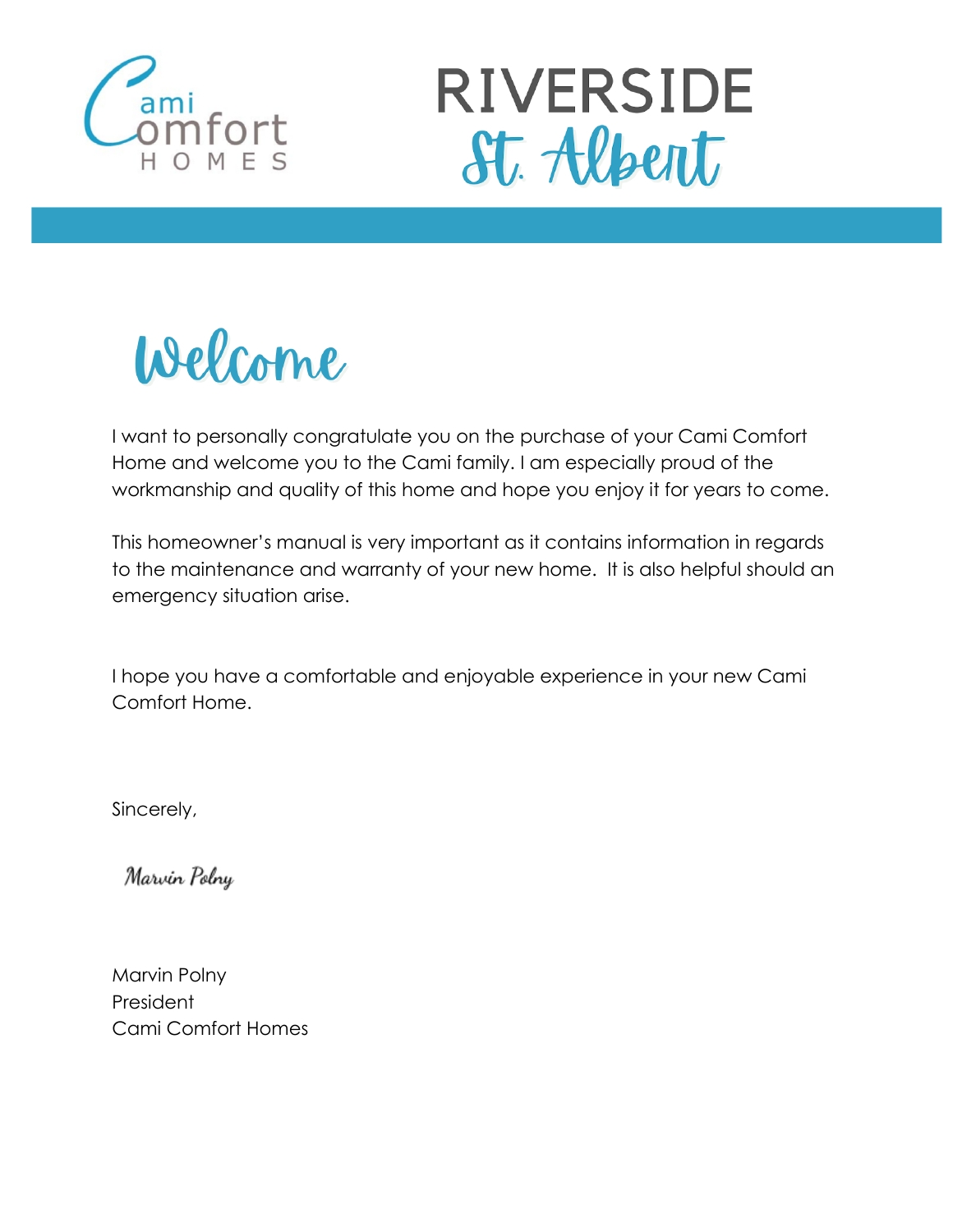



### **EMERGENCY CONTACTS**

| GAS               | Atco<br>Contact Number: 780 420 5585                    |
|-------------------|---------------------------------------------------------|
| <b>WATER</b>      | City of St. Albert<br>Contact Number: 780-418-6003      |
| <b>POWER</b>      | Fortis<br>Contact Number: 780 310 9473                  |
| <b>APPLIANCES</b> | <b>Storm Appliances</b><br>Contact Number: 587 926 6905 |
| <b>PLUMBING</b>   | Plumbmasters<br>Contact Number: 780 485 7164            |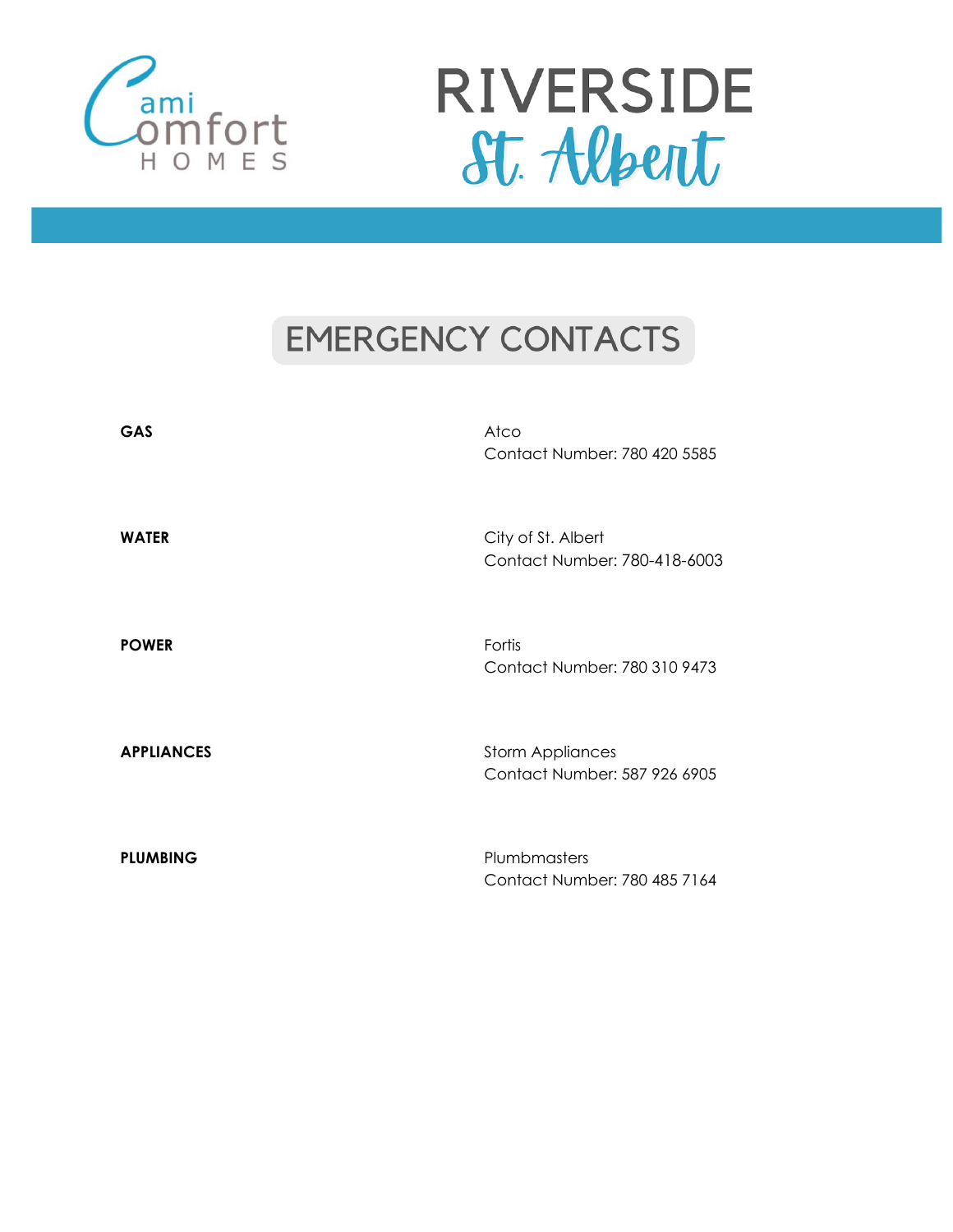





Your new home is registered with **Progressive Home Warranty** to ensure your home meets the requirements of the New Home Buyers Protection Act. This will give you comfort that your new home is protected for years to come.

In the upcoming weeks, **you will receive information from Progressive Home Warranty** regarding the protection of your new home. It will outline the warranty coverage on your new home in detail, and it will cover important information regarding homeowners responsibilities. We recommend you take the time to read your **specific warranty policy to fully understand what is covered, and understand policy limitations and exclusions.** You should also be aware of the expiry date of your policy. *Warranty does not cover everything that may arise with your home* and your warranty does not replace the need for insurance. You can also access the information online at:

[www.albertamunicipalaffairs.alberta.ca/documents/2015\\_09\\_01\\_performance\\_guide.pdf](http://www.albertamunicipalaffairs.alberta.ca/documents/2015_09_01_performance_guide.pdf)

**ONE YEAR:** Cami Comfort Homes warranties against defects ( Items that do not conform to warranty standards) in workmanship and materials that appear after you move into your new home. Any Issues that don't conform to warranty standards will be dealt with at 3 months and 12 months.

**TWO YEARS:** Cami Comfort Homes warranties against defect in materials and labor supplied for the gas, electrical , plumbing, heating, ventilation, and air conditioning delivery systems.

**FIVE YEAR:** Progressive Warranty covers the building envelope, water penetration and a number of other hazards that threaten the comfort and beauty of your home. Please contact them at 1-866-996 -9776

**TEN YEAR:** Progressive Warranty covers structural defects. Please contact them at 1-866-996-9776

Cami Comfort Homes will provide Warranty Service Requests twice during the first year of homeownership. We conduct these requests at the 3 & 12 month dates from moving into your home. If an emergency arises, then please see the emergency contact list.

Prior to submitting a claim we ask that you please review the Provincially Published Performance Guide which will offer more insight into warranty coverages. [www.albertamunicipalaffairs.alberta.ca/documents/2015\\_09\\_01\\_performance\\_guide.pdf](http://www.albertamunicipalaffairs.alberta.ca/documents/2015_09_01_performance_guide.pdf)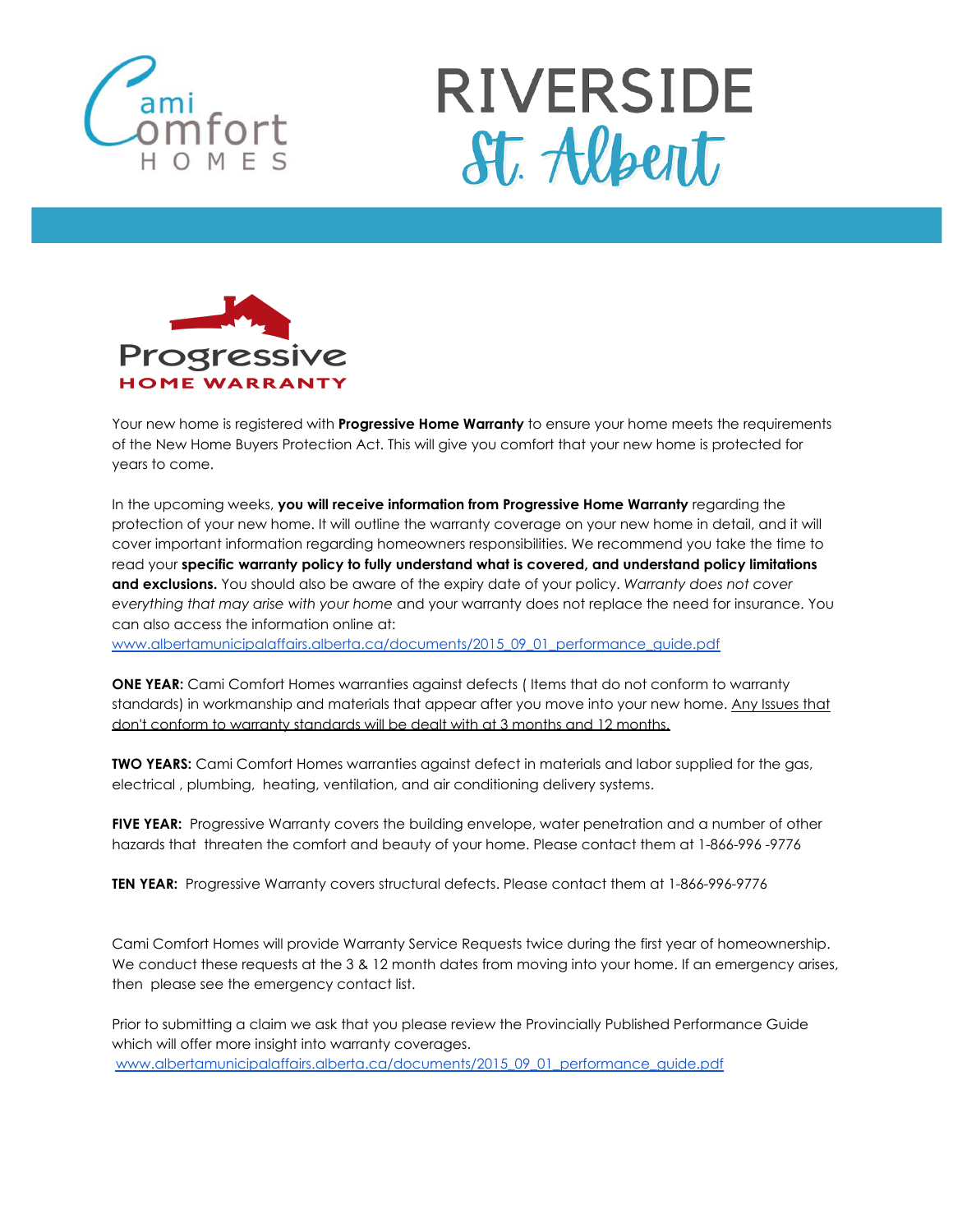



## **3 MONTH SERVICE** Request Quidelines

At your pre-possession walkthrough our Service Technician covered many aspects of your New Home with you. A pre-occupancy inspection was also done and signed by yourselves.

3 months from your possession date you have the opportunity to address any warranty issues that may have occurred since your move in date. **Please fill out the 3 Month Warranty Request Form on our website and our Service Technician will contact you to make an appointment.**

Typically, many of the service elements will be performed by our technical team. However, there is a possibility one or more of our trades/suppliers will be required to perform service work. In this case, your Customer Care Service team will discuss the scope of the repairs required and will schedule a "Trade Day". This trade day is when all required repairs will be performed. It is scheduled based on trade/supplier availability and will take place between Tuesday to Thursday. You will need to be home or provide access for the trades to perform their work. Having the trades come all in one day reduces the inconvenience for you. It is IMPERATIVE that, for any reason, you will not be home for your scheduled appointment you MUST advise our warranty department within 24 hours. If an appointment is scheduled and confirmed by the homeowner and access is denied, then a \$200 service fee charge will apply to rebook the appointment.

*NOTE: Nail pops are not addressed until the one year service review in order to ensure any settling and home movement happens prior to doing the work. Drywall repairs are conducted on the one year service review.*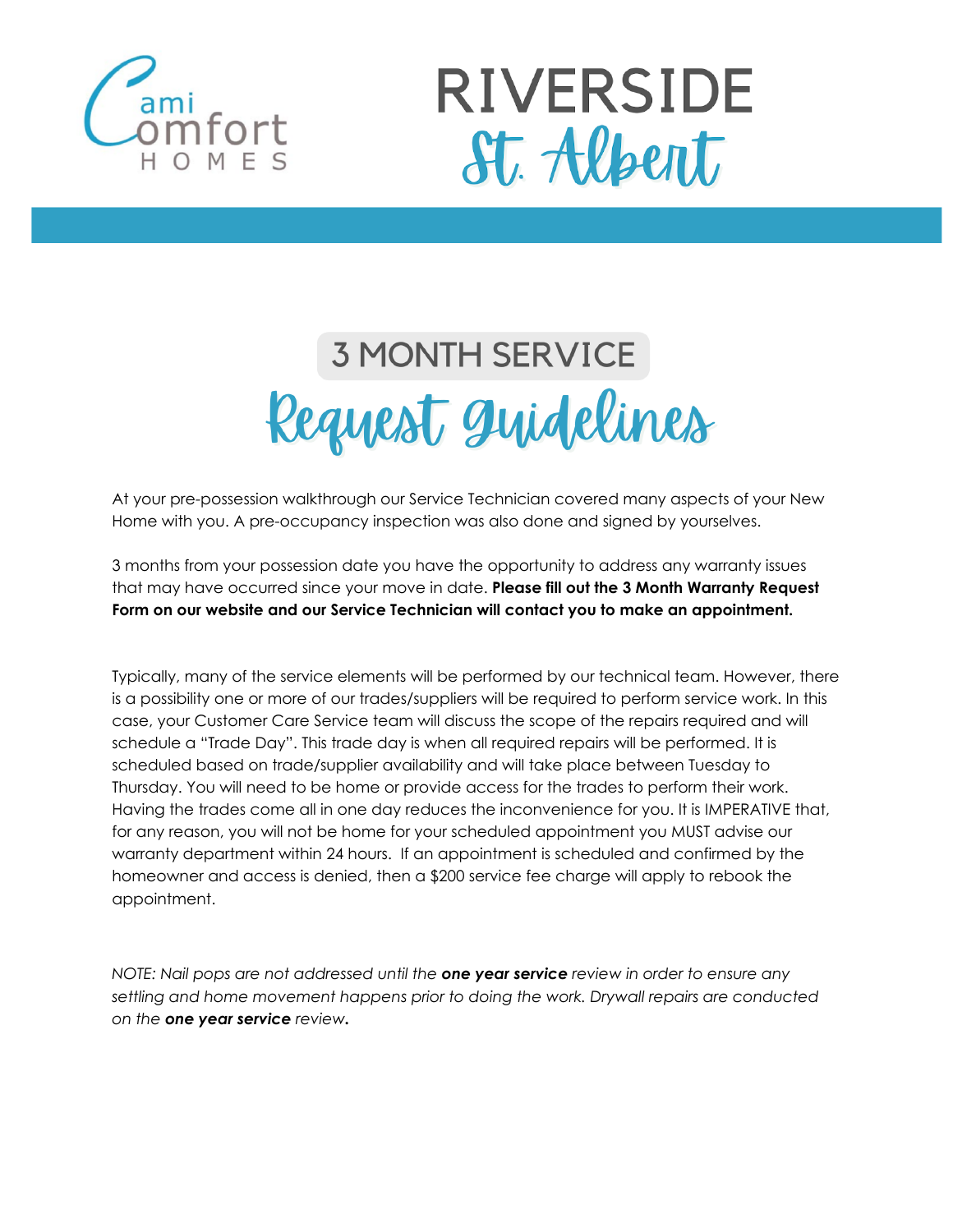



## ONE YEAR SERVICE Request Quidelines

This is the FINAL warranty service from Cami Comfort Homes . This is your opportunity to address any items that you may have missed from your 3 MONTH WARRANTY SERVICE or any issues that have arisen since then. **Please fill out the One Year Warranty Request Form on our website and our Service Technician will contact you to make an appointment.**

Typically, many of the service elements will be performed by our technical team. However, there is a possibility one or more of our trades/suppliers will be required to perform service work. In this case, your Customer Care Service team will discuss the scope of the repairs required and will schedule a "Trade Day". This trade day is when all required repairs will be performed. It is scheduled based on trade/supplier availability and will take place between Tuesday to Thursday. You will need to be home or provide access for the trades to perform their work. Having the trades come all in one day reduces the inconvenience for you. It is IMPERATIVE that, for any reason, you will not be home for your scheduled appointment you MUST advise our warranty department within 24 hours. If an appointment is scheduled and confirmed by the homeowner and access is denied, then a \$200 service fee charge will apply to rebook the appointment.

*Note: This will be the final service check provided to you by Cami Comfort Homes. For all future warranty claims, you will need to contact Progressive Home Warranty.*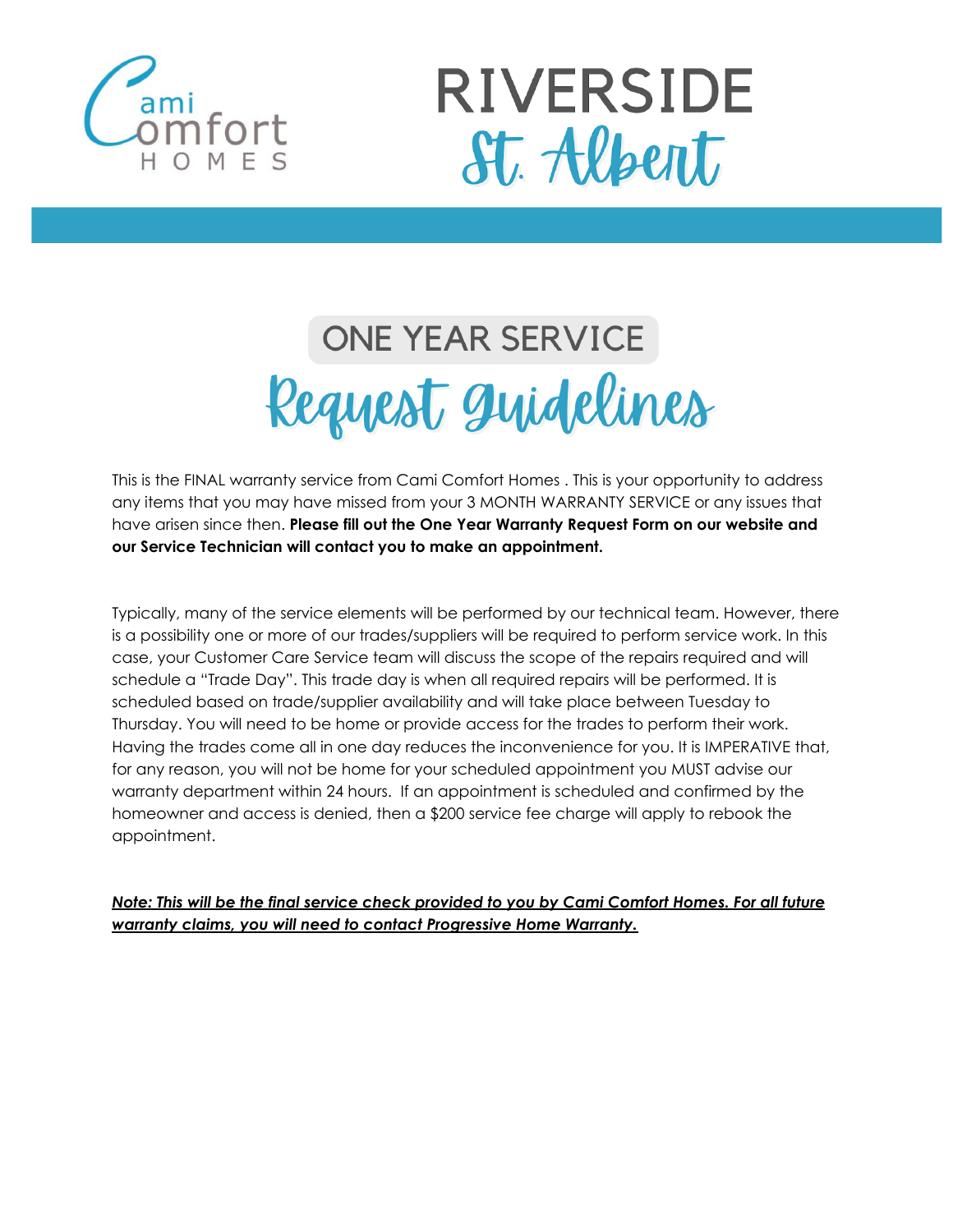



### **CARE & MAINTENANCE**

#### **Furnace**:

Your Thermostat has been set up with a reminder to change the air filter.

#### **HRV:**

Please do not adjust the settings as they have been set up by the Manufacturer. Please remove and clean the filter every 3 months

#### **Cabinets:**

-For regular cleaning, wipe both the interior and exterior cabinet doors (laminate or wood cabinets) with a damp cloth to remove light dust, avoid using paper towels.

-Dampen a rag with water to wipe off sticky residue. If needed, pour approx. 3 drops of dish soap onto the cleaning rag and continue wiping the cabinet. Allow cabinets to air dry.

-Use a vacuum if necessary to remove crumbs and debris from inside the cabinets. We strongly advise against using strong detergents, abrasive cleaners, or self-polishing waxes as these may cause permanent damage.

#### **Laminate Flooring:**

-Place a natural or colorfast mat at outside entrances to collect tracked-in dirt and absorb excessive moisture.

-For added protection, use felt pads under furniture, as a general rule of thumb the heavier the item the wider the floor protector should be.

-Sweep or vacuum using the wand attachment.

-Wipe up spills with a cloth or sponge .

-After mopping, always allow time for the floor to dry.

-Avoid using soap-based detergents or "mop and shine" products as these may leave a dull film.

-Avoid using abrasive cleaners, steel wool, wax, or polish as these can either scratch your floor or leave a dull film as well.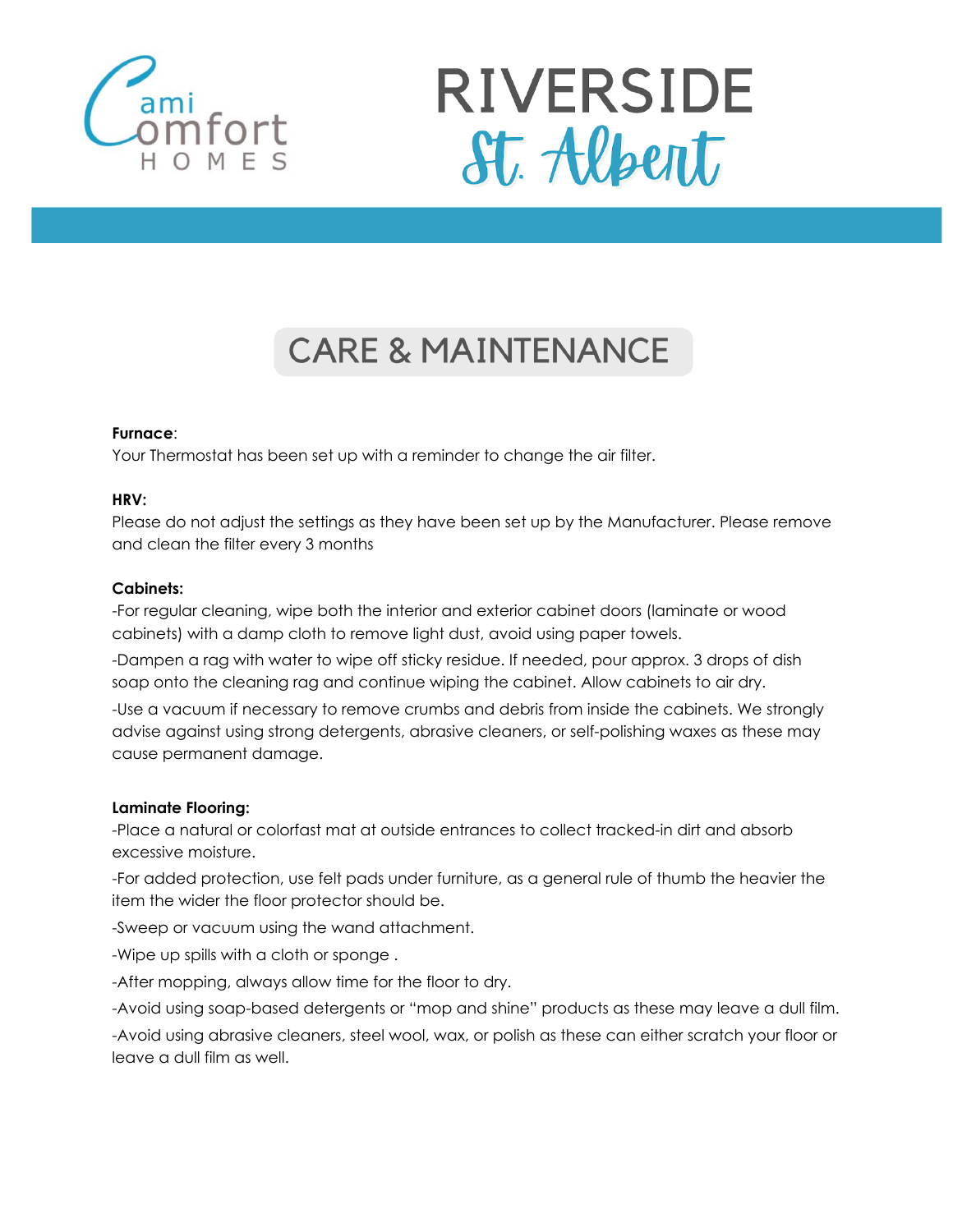

# **RIVERSIDE** St. Albert

#### **Tile Flooring:**

-Regularly vacuum and/or sweep with a dust mop will help prevent surface scratching.

-Deeper cleaning can be achieved with a damp mop and cleaning solution, however avoid using acidic, ammonia-based, bleach or abrasive cleaners.

-Immediately wipe up spills with a cloth and clean the area using a sponge, soap and water mixture as this will help protect the tiles appearance and prevent potential staining from occurring.

-Place walk-off mats at entrance ways and area rugs in high traffic or water susceptible areas.

-Regularly shake off mats / rugs outside to remove debris.

-For added protection, use felt protectors under furniture.

#### **Carpet Flooring:**

-Regularly vacuum at least once a week with a beater bar or rotating brush to ensure you maintain the durability of your carpet.

-It is recommended to have your carpets professionally cleaned every 12 – 18 months and to keep all of your receipts in order to maintain the warranty.

-To remove a dent caused by heavy furniture, stroke carpet with edges of a coin. You may also use a hair dryer to gently raise the dented area while tugging upwards on the tufts. CAUTION: Ensure to not allow the hair dryer to come in direct contact with the carpet fibers as it may lead to burning.

-Blot liquid spills/spots that occur on carpet with an absorbent cloth or paper towel, then use a CRI (Carpet and Rug Institute) approved carpet cleaning product to treat the spot or stain. www.carpet-rug.org

#### **Tile Backsplash:**

-Avoid using strong multi-purpose cleaners or detergent as these can leave a film which will give the appearance of dull tiles.

-One cap full of glass cleaner can be added to one quart of warm water to remove any water streaks.

-Ensure to wipe backsplash clean in the kitchen after cooking to prevent dirt buildup with warm water and mild soap.

-Avoid using commercial tile cleaners, commercial fungicides, chlorine bleach, abrasive cleaners, detergent, ammonia, petroleum or animal fat-based cleaners, steel wool, colored cleansing agents or scour pads.

-Avoid waxing your tile as this can leave a film.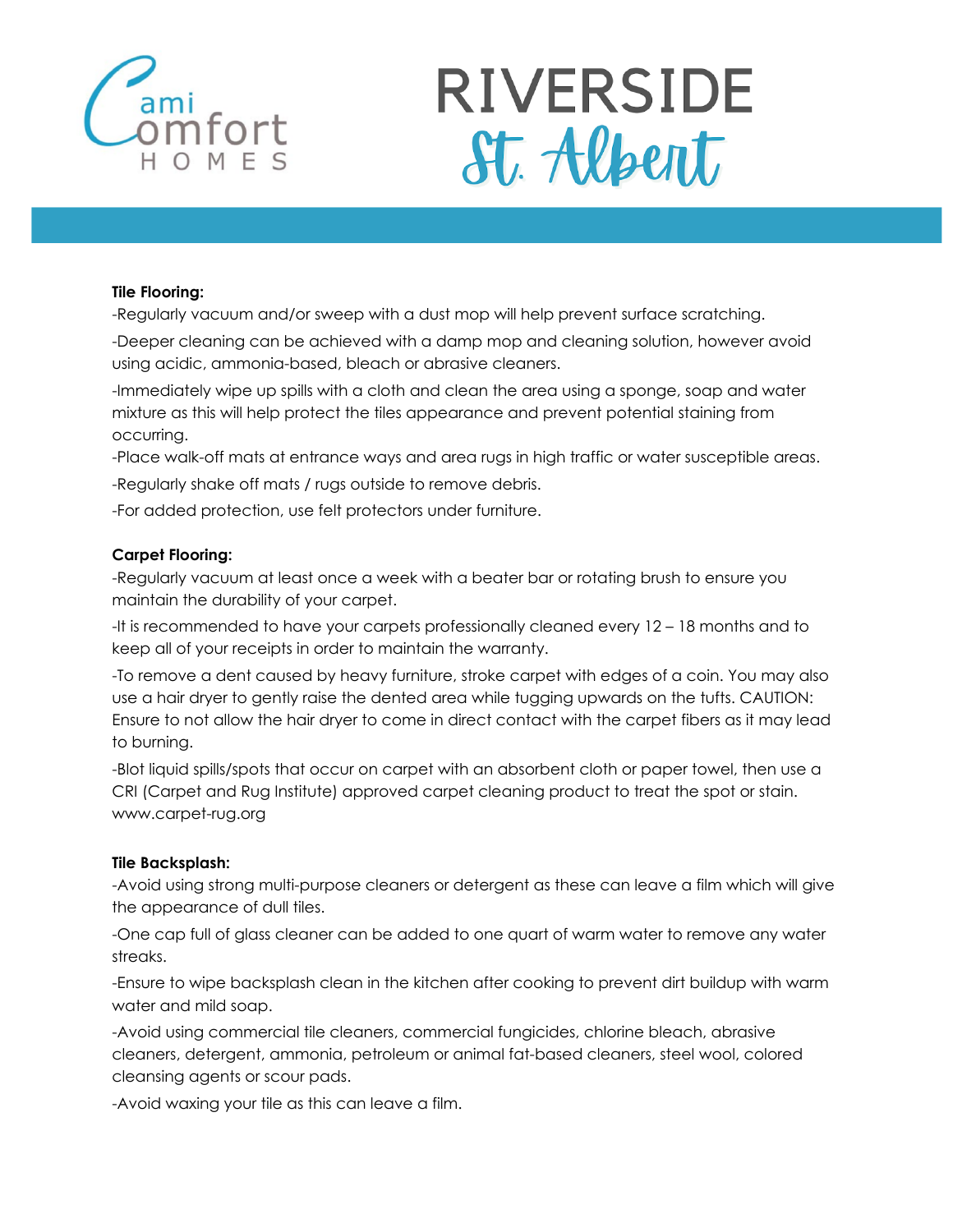

# **RIVERSIDE** St. Albert

-Avoid using any acids of any type (hydrochloric or muriatic) on your grout.

#### **Quartz Countertops:**

-Clean with a soft rag and mild detergent that is non-bleached and non-abrasive.

-Wipe up any liquid spills immediately.

-Use glass or surface cleaner and a non-abrasive sponge to clean up dried or heavy stains.

-For deep cleaning spray a generous amount of the glass or surface cleaner on the stain and leave 10 minutes prior to wiping with a non-abrasive sponge.

-Scrape away gum, grease or paint with a plastic putty knife.

-Always use a trivet or hot pad underneath any hot pans, crock pots, electric skillets or baking trays.

-Avoid using knives directly on quartz; a cutting board should always be used.

-Avoid putting pressure or force on the countertop as this can chip the stone.

-Avoid cleaning with highly acidic or alkaline cleaners, only use mild detergents.

#### **Laminate Countertops:**

-Use a nylon-bristled hand or vegetable brush along with a mild liquid detergent and water solution.

-For tough stains you may use full-strength Fantastik® All Purpose Cleaner, Formula 409®, Pine-Sol®(original formula) or other mild household cleaner. Allow the cleaner to penetrate the stain prior to wiping.

-Clean soiled areas using a rotating motion and blot with a clean, damp, non-abrasive cotton cloth.

-Rinse and dry the surface thoroughly.

-Avoid using abrasive cleaners, cleaners containing acid, alkali or sodium hydrochloride, powders, scouring pads, steel wool or sandpaper as these can damage the finish and make it susceptible to staining.

-Always use a cutting board as you should never chop, slice or pound the surface with a mallet. -Always use a trivet or hot pad underneath any hot pans, crock pots, electric skillets or baking trays.

#### **Interior and Exterior Doors:**

-Avoid power washing or using a garden hose for exterior doors as this can cause seal failure in glass units allowing water to enter the structure and peel the paint from the door.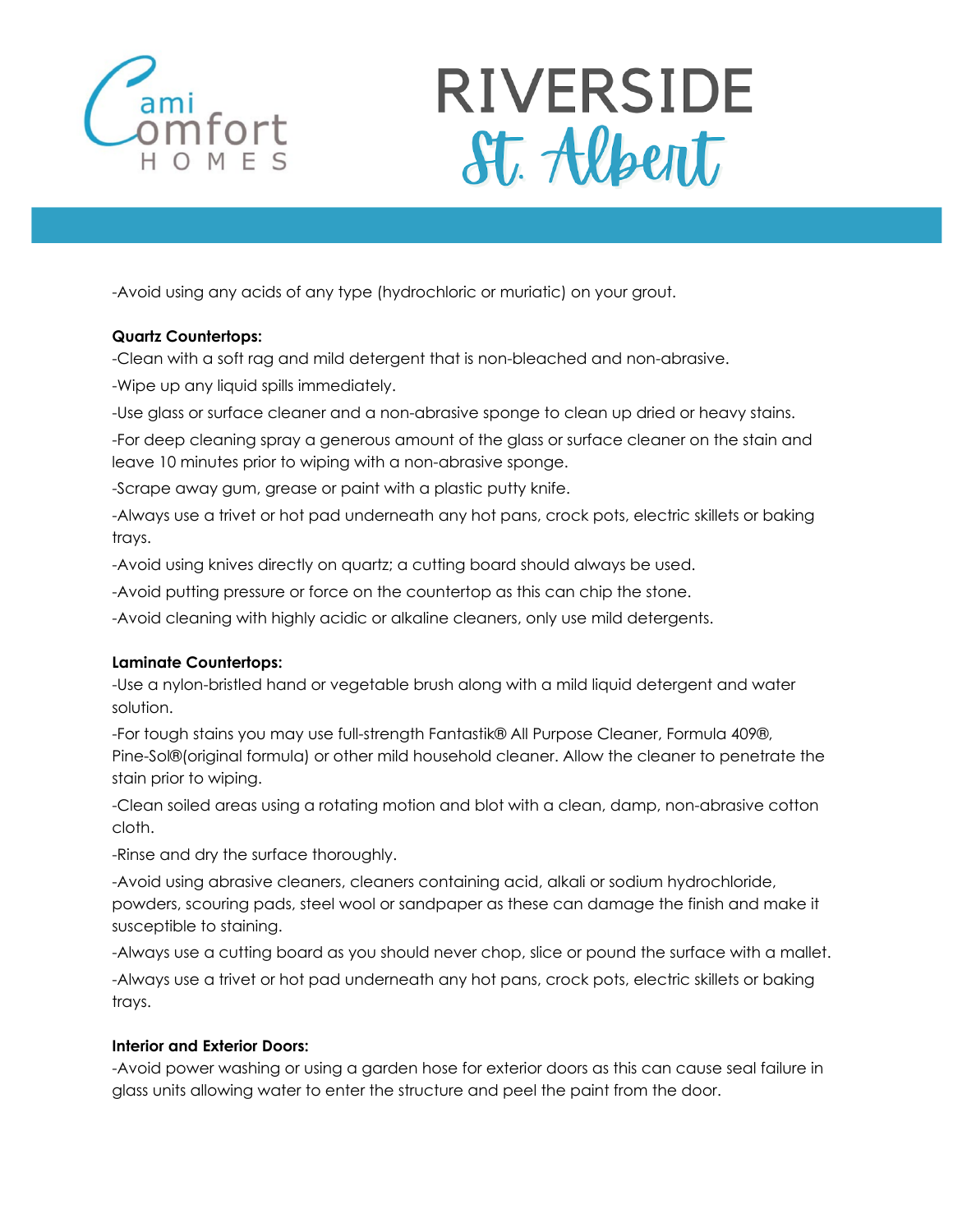

# **RIVERSIDE** St. Albent

-Avoid using metal tools, razor blades, other sharp objects or abrasive cleaners as these can damage the door surface or remove coatings.

-Avoid allowing cleaners to puddle or collect at the glass edges near glazing materials.

-Avoid cleaning in direct sunlight or in temperatures too hot or too cold.

-Avoid excessive rubbing or scouring.

-Clean and rinse one area at a time for all doors.

-Ideally doors can be cleaned approx. twice a year or when significantly dirty.

-After-market tints or films are not recommended on glass as they may cause damage to the glass and/or sealant.

#### **Windows:**

-Interior mounted screens for windows can be vacuumed with a soft brush attachment or wiped with a soap and water solution.

-Always use caution when removing and handling insect screens, torn insect screens or bent screen bars are not covered by warranty.

-An easy tip to clean insect screens is to lay them down on a flat surface.

-Clean hardware with water prior to using a lubricant on hardware components to prevent excess wear with diluted household cleaners.

-Apply a mild soap or vinegar-based cleaner to glass by spraying or using a clean, grit-free cloth saturated in the cleaning solution. Wipe in circular motions to avoid streaks. It is recommended to clean glass from the top to bottom to reduce the possibility of residue and cleaning solution running down previously cleaned glass.

-To clean grease, oil, adhesive, crayons or paint apply a small amount of mild abrasive such as Soft Scrub® cleaner or acetone to a clean, wet cloth and rub only the affected area. Repeat until the spot has been removed.

-Exterior surfaces of window frames may collect a layer of surface dust over time, under most conditions occasional rainfall should be sufficient to remove accumulated dirt.

#### **Lighting:**

-Ensure lights are switched off prior to lightly dust light fixtures at least once a week. A Swiffer Sweeper® would be acceptable to use.

-Ensure to only use gentle cleansers that won't corrode, strip or damage your fixture's finish.

-Glass globes can be cleaned with a damp cloth.

-For stubborn stains on glass globes remove them from the fixture and clean with Windex, ensure